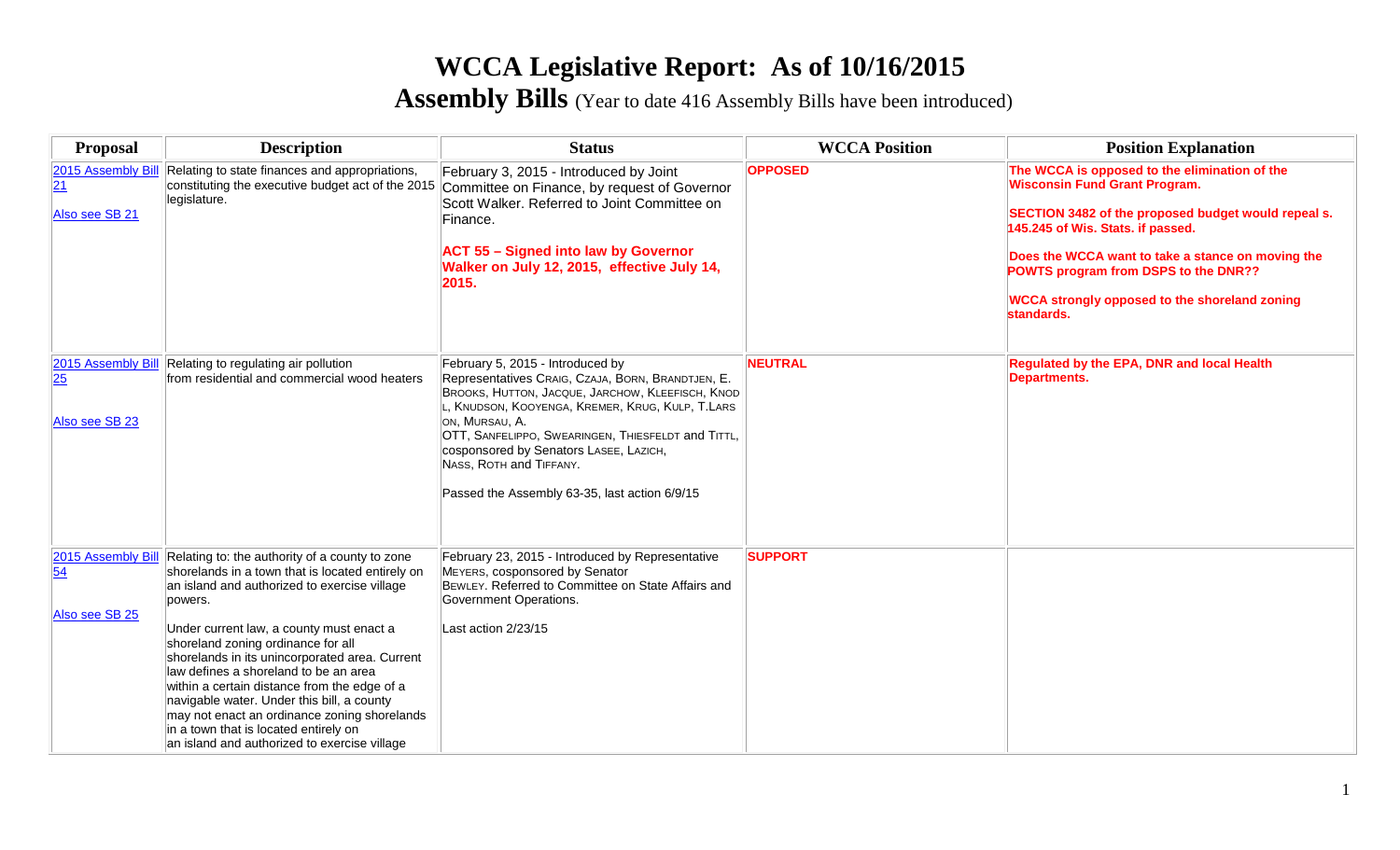|                                             | powers and may not enforce an existing<br>ordinance zoning shorelands in such a town.                                                                                                                                                                                                                                                                                                                                                                                                                                                                                                                                                                                                                          |                                                                                                                                                                                                                                                                                                                                                                                                                                                                                         |                |                                                                                                                                                                                                                                                                                                                                                                                                                                                                                                                                                                                                                                                              |
|---------------------------------------------|----------------------------------------------------------------------------------------------------------------------------------------------------------------------------------------------------------------------------------------------------------------------------------------------------------------------------------------------------------------------------------------------------------------------------------------------------------------------------------------------------------------------------------------------------------------------------------------------------------------------------------------------------------------------------------------------------------------|-----------------------------------------------------------------------------------------------------------------------------------------------------------------------------------------------------------------------------------------------------------------------------------------------------------------------------------------------------------------------------------------------------------------------------------------------------------------------------------------|----------------|--------------------------------------------------------------------------------------------------------------------------------------------------------------------------------------------------------------------------------------------------------------------------------------------------------------------------------------------------------------------------------------------------------------------------------------------------------------------------------------------------------------------------------------------------------------------------------------------------------------------------------------------------------------|
| 2015 Assembly Bill<br>105<br>Also see SB 72 | Relating to: groundwater management, approval<br>of high capacity wells, and granting rule-making<br>authority.<br>This bill requires DNR to develop and adopt a<br>groundwater management plan for the<br>groundwater management area. The<br>groundwater management plan must be<br>designed to protect surface water and<br>groundwater and to ensure that by the target<br>date the area no longer qualifies as a<br>groundwater management area. The<br>groundwater management plan must contain<br>measurable goals, requirements for reporting to<br>DNR, water conservation measures, and any<br>other provision that DNR determines is<br>necessary to meet the sustainable hydrologic<br>conditions. | March 20, 2015 - Introduced by Representatives<br>Mason, Hebl, Kolste, Hesselbein, Berceau,<br>Considine, Brostoff, Sargent, Sinicki, Meyers, Pope,<br>Genrich, Milroy, Subeck, C. Taylor, Ohnstad,<br>Spreitzer, Wachs, Goyke, Stuck, Kahl and Bowen,<br>cosponsored by Senators Miller, Carpenter, Risser,<br>Vinehout, Erpenbach, C. Larson and Harris Dodd.<br>Referred to Committee on Environment and Forestry.<br>March 31, 2015 Fiscal estimate received<br>Last action 3/31/15 |                | To be regulated by the DNR.                                                                                                                                                                                                                                                                                                                                                                                                                                                                                                                                                                                                                                  |
| 2015 Assembly Bill<br>111<br>Also see SB 87 | Relating to: inspection of certain renovations of<br>one-family and two-family dwellings and<br>requiring the exercise of rule-making authority.<br>Under this bill, those rules must require<br>an inspection of any addition to, or any<br>remodeling, improvement, or other alteration,<br>except repair, of, such a one-family or two-family 9, 2015<br>dwelling the cost of which exceeds 20 percent of<br>the assessed value of the dwelling.                                                                                                                                                                                                                                                            | March 20, 2015 - Introduced by Representatives<br>Kulp, Allen, Jagler, Edming, Murtha, A. Ott and Tittl,<br>cosponsored by Senators Roth, Farrow, Nass and<br>LeMahieu. Referred to Committee on Housing and<br>Real Estate.<br>June 3, 2015 Placed on Committee on Rules for June<br>Last action 6/3/15                                                                                                                                                                                | <b>NEUTRAL</b> | This is a building inspection issue; however, as<br>proposed this statute would define a major renovation of<br>an existing structure.<br>s. 101.635 Inspections of major renovations. (1) In this<br>section, "major renovation of an existing structure"<br>means an addition to, or a remodeling, improvement, or<br>other alteration of, an existing one- or 2-family dwelling if<br>the total cost of the addition, remodeling, improvement,<br>or other alteration exceeds 20 percent of the assessed<br>value of that one- or 2-family dwelling for property tax<br>purposes. "Major renovation of an existing structure"<br>does not include repair. |
| 121<br>Also see SB 94                       | 2015 Assembly Bill Relating to: standards for the construction and<br>inspection of camping units; for installing,<br>repairing, and maintaining electrical wiring in<br>camping units; and for plumbing in camping<br>units; providing an exemption from emergency<br>rule procedures; and granting rule-making<br>authority.                                                                                                                                                                                                                                                                                                                                                                                 | March 27, 2015 - Introduced by Representatives<br>RIPP, BALLWEG, BERNIER, CZAJA,<br>EDMING, HUTTON, JACQUE, KITCHENS, KLEEFISCH,<br>KRUG, MURPHY, MURSAU and<br>THIESFELDT, cosponsored by Senators OLSEN,<br>COWLES, HARSDORF, MARKLEIN,<br>TIFFANY and BEWLEY. Referred to Committee on<br>Housing and Real Estate.<br>May 13, 2015 Tabled                                                                                                                                            | <b>NEUTRAL</b> |                                                                                                                                                                                                                                                                                                                                                                                                                                                                                                                                                                                                                                                              |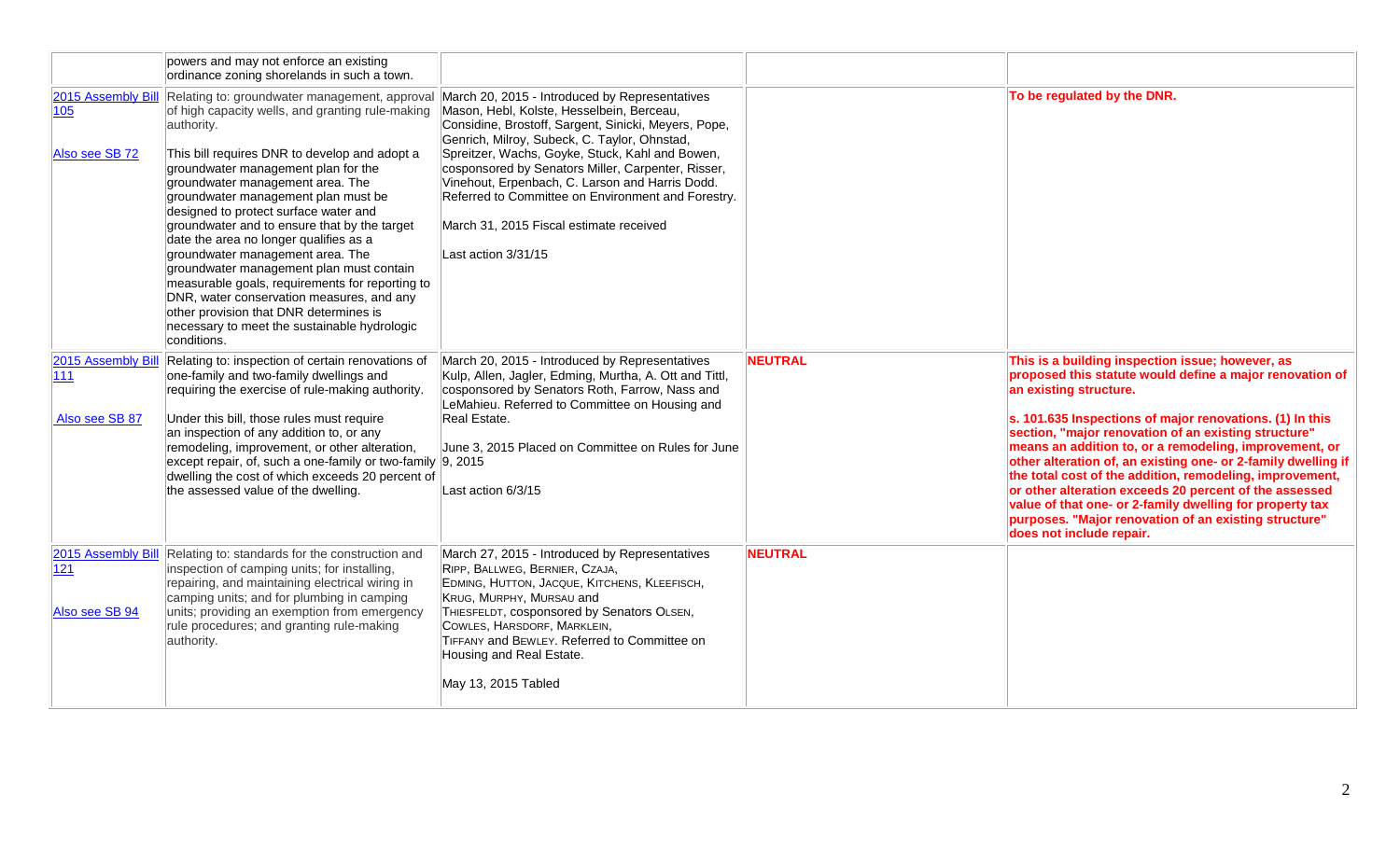| 131<br>Also see SB 50                               | incremental districts, planning commission<br>notice for tax incremental district amendments,<br>obsolete references relating to tax incremental<br>districts, allocation of tax increments, joint<br>review board review, and calculation of levy<br>limits following dissolution of a tax incremental<br>district. | 2015 Assembly Bill Relating to: industrial zoning requirements in tax March 27, 2015 - Introduced by JOINT LEGISLATIVE<br>COUNCIL. Referred to Committee<br>on Ways and Means.<br>April 13, 2015 Assembly amendment,<br>Last action: 4/13/15                                                                                                                                                                                                           |  |
|-----------------------------------------------------|----------------------------------------------------------------------------------------------------------------------------------------------------------------------------------------------------------------------------------------------------------------------------------------------------------------------|--------------------------------------------------------------------------------------------------------------------------------------------------------------------------------------------------------------------------------------------------------------------------------------------------------------------------------------------------------------------------------------------------------------------------------------------------------|--|
| 149<br>Also see SB 99                               | 2015 Assembly Bill Relating to: county authority relating to<br>exploration for a type of industrial sand.                                                                                                                                                                                                           | April 8, 2015 - Introduced by Representatives DANOU,<br>BERCEAU, BILLINGS, BOWEN,<br>BROSTOFF, CONSIDINE, GOYKE, HEBL, KOLSTE,<br>OHNSTAD, POPE, SINICKI,<br>SPREITZER, SUBECK, C. TAYLOR, WACHS and ZEPNICK,<br>cosponsored by Senators<br>VINEHOUT, BEWLEY, CARPENTER, ERPENBACH, LASSA,<br>MILLER, RISSER and WIRCH.<br>Referred to Committee on Mining and Rural<br>Development.<br>April 17, 2015 Fiscal estimate received<br>Last action 4/17/15 |  |
| 2015 Assembly Bill<br><b>150</b><br>Also see SB 100 | Relating to: listing frac sand mining as a<br>conditional or prohibited use in certain types of<br>zoning ordinances.                                                                                                                                                                                                | April 8, 2015 - Introduced by Representatives DANOU,<br>BERCEAU, BILLINGS, BOWEN,<br>BROSTOFF, CONSIDINE, GOYKE, HEBL, KOLSTE,<br>OHNSTAD, POPE, SINICKI,<br>SPREITZER, SUBECK, C. TAYLOR, WACHS and ZEPNICK,<br>cosponsored by Senators<br>VINEHOUT, BEWLEY, CARPENTER, ERPENBACH, LASSA,<br>MILLER, RISSER and WIRCH.<br>Referred to Committee on Mining and Rural<br>Development.<br>April 17, 2015 Fiscal estimate received<br>Last action 4/17/15 |  |
| 2015 Assembly Bill<br>151<br>Also see SB 101        | Relating to: notice requirements for zoning<br>actions related to frac sand mining.                                                                                                                                                                                                                                  | April 8, 2015 - Introduced by Representatives DANOU,<br>BERCEAU, BILLINGS, BOWEN,<br>BROSTOFF, CONSIDINE, GOYKE, HEBL, KOLSTE,<br>OHNSTAD, POPE, SINICKI,<br>SPREITZER, SUBECK, C. TAYLOR, WACHS and ZEPNICK,<br>cosponsored by Senators<br>VINEHOUT, CARPENTER, ERPENBACH, LASSA, MILLER,<br>RISSER and WIRCH.<br>Referred to Committee on Mining and Rural<br>Development.                                                                           |  |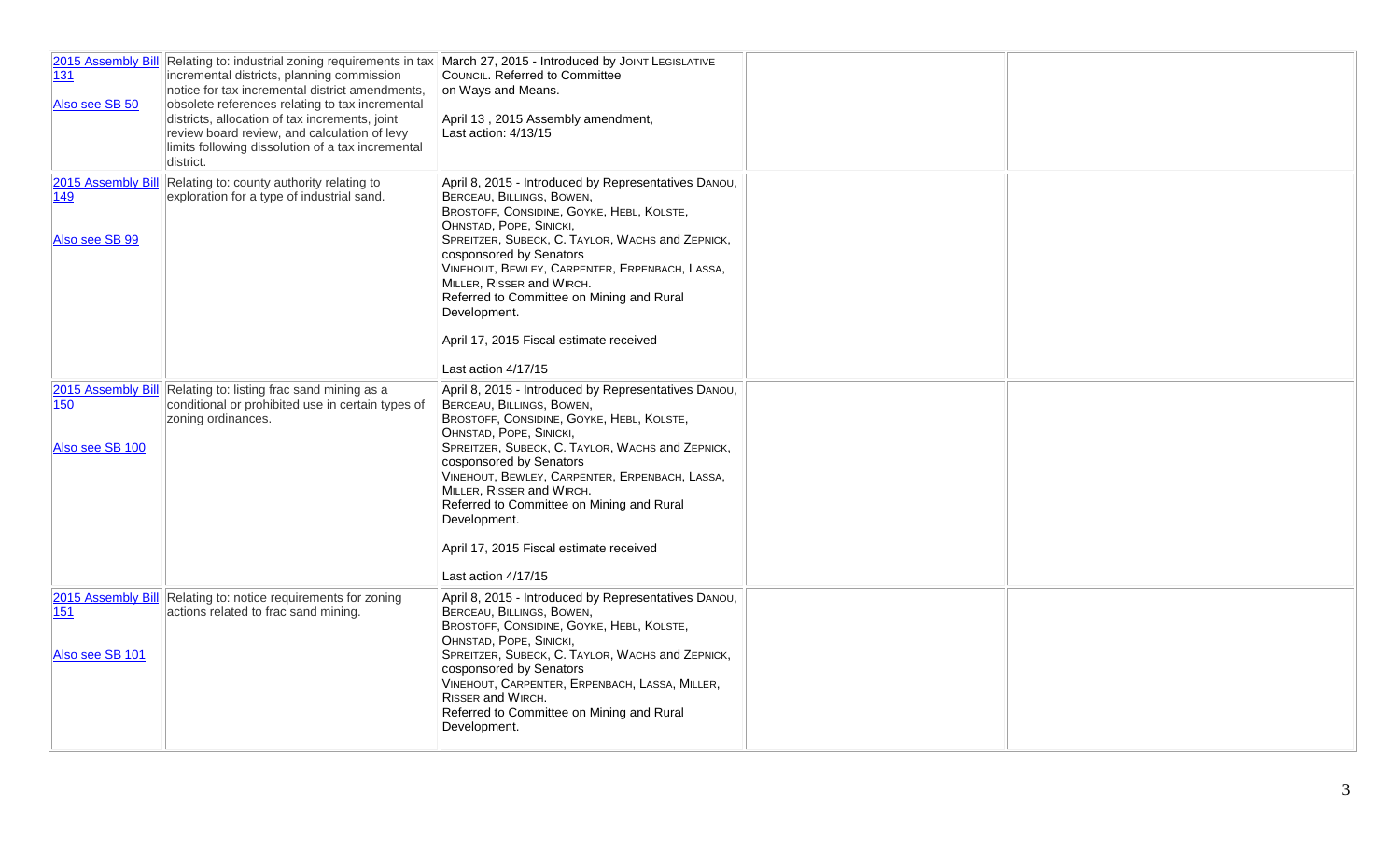|                        |                                                                                                                                             | April 17, 2015 Fiscal estimate received                                                                                                                                                                                                                                                                                                                                      |                |  |
|------------------------|---------------------------------------------------------------------------------------------------------------------------------------------|------------------------------------------------------------------------------------------------------------------------------------------------------------------------------------------------------------------------------------------------------------------------------------------------------------------------------------------------------------------------------|----------------|--|
|                        |                                                                                                                                             | Last action 4/17/15                                                                                                                                                                                                                                                                                                                                                          |                |  |
| 152<br>Also see SB 102 | 2015 Assembly Bill Relating to: disclosure of contracts for frac sand<br>mining on neighboring properties.                                  | April 8, 2015 - Introduced by Representatives DANOU,<br>BERCEAU, BILLINGS, BOWEN,<br>BROSTOFF, CONSIDINE, GOYKE, HEBL, KOLSTE,<br>OHNSTAD, POPE, SINICKI,<br>SPREITZER, SUBECK, C. TAYLOR, WACHS and ZEPNICK,<br>cosponsored by Senators<br>VINEHOUT, CARPENTER, ERPENBACH, LASSA, MILLER,<br>RISSER and WIRCH.<br>Referred to Committee on Mining and Rural<br>Development. |                |  |
|                        |                                                                                                                                             | April 8, 2015 Referred to Committee on Mining and<br>Rural Development<br>Last action: 4/8/15                                                                                                                                                                                                                                                                                |                |  |
|                        | 2015 Assembly Bill Relating to: the authority of a town and of a                                                                            | April 8, 2015 - Introduced by Representative MEYERS,                                                                                                                                                                                                                                                                                                                         |                |  |
| 154                    | county to zone shorelands in a town that is<br>located entirely on an island in Lake Superior<br>and authorized to exercise village powers. | cosponsored by Senator<br>BEWLEY. Referred to Committee on State Affairs and<br>Government Operations.                                                                                                                                                                                                                                                                       |                |  |
| Also see SB 104        |                                                                                                                                             | Last action: 4/8/15                                                                                                                                                                                                                                                                                                                                                          |                |  |
| 165                    | 2015 Assembly Bill Relating to: town zoning ordinances affecting<br>shorelands.                                                             | April 15, 2015 - Introduced by Representatives<br>JACQUE, SPREITZER, BORN, JARCHOW,<br>KAHL, E. BROOKS, TITTL, LOUDENBECK, RIPP, KOLSTE,<br>BILLINGS, MURPHY, KULP,<br>ROHRKASTE, DOYLE, ALLEN, BERNIER, DANOU,                                                                                                                                                              | <b>SUPPORT</b> |  |
| Also see SB 113        |                                                                                                                                             | THIESFELDT, NOVAK, KRUG,<br>MURTHA and MACCO, cosponsored by Senators<br>GUDEX, RINGHAND, OLSEN,<br>LASSA, COWLES, VINEHOUT, LASEE, ROTH and WIRCH.<br>Referred to Committee on<br>State Affairs and Government Operations.                                                                                                                                                  |                |  |
|                        |                                                                                                                                             | June 9, 2015 Received from Senate concurred in.<br>2015 Wisconsin Act 41, Published 7/2/15                                                                                                                                                                                                                                                                                   |                |  |
|                        | 2015 Assembly Bill Relating to: comprehensive planning and                                                                                  | 9/25/2015 - Introduced by Representatives Kulp,                                                                                                                                                                                                                                                                                                                              |                |  |
| 371<br>Also see 266    | making an appropriation.                                                                                                                    | Hutton, T. Larson, Sanfelippo, Schraa, Thiesfeldt,<br>Quinn, Craig and Horlacher;<br>cosponsored by Senators Moulton, Lasee, Marklein,<br>Stroebel and Wanggaard                                                                                                                                                                                                             |                |  |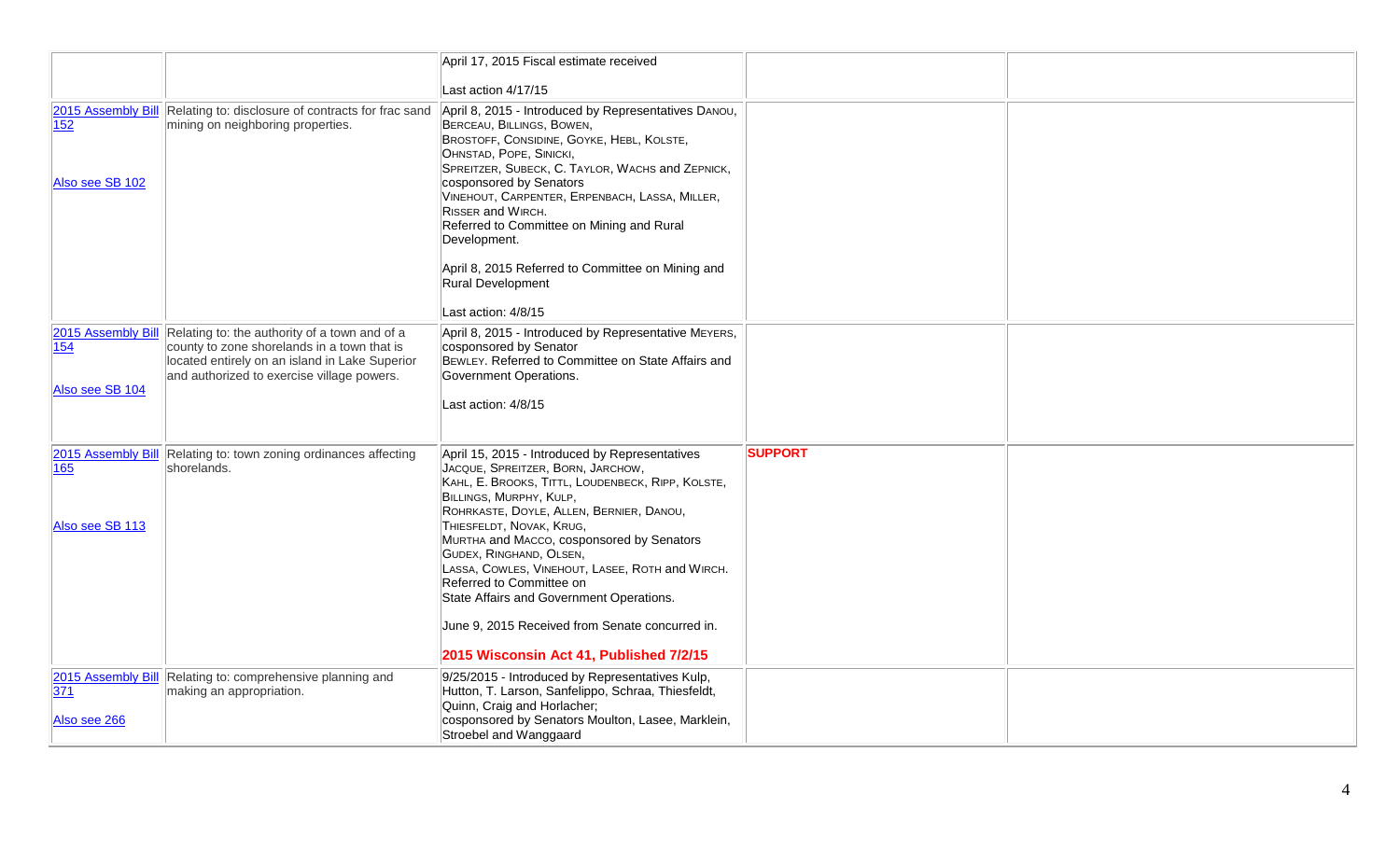| 19/25/2015 Referred to the Committee on State Affairs 1<br><sup>11</sup> and Government Operations. |  |
|-----------------------------------------------------------------------------------------------------|--|

## **Senate Bills (Year to date 341 Senate Bills have been introduced)**

| Proposal                              | <b>Description</b>                                                                                                                                                                                                                                                                                                                                                                                                                                                                                                                                                                                                                                           | <b>Current Status</b>                                                                                                                                                                                                                                                                                                                                                                                                                         | <b>WCCA Position</b> | <b>Position Explanation</b>                                                                                                                                                                                                                                                                                                                                    |
|---------------------------------------|--------------------------------------------------------------------------------------------------------------------------------------------------------------------------------------------------------------------------------------------------------------------------------------------------------------------------------------------------------------------------------------------------------------------------------------------------------------------------------------------------------------------------------------------------------------------------------------------------------------------------------------------------------------|-----------------------------------------------------------------------------------------------------------------------------------------------------------------------------------------------------------------------------------------------------------------------------------------------------------------------------------------------------------------------------------------------------------------------------------------------|----------------------|----------------------------------------------------------------------------------------------------------------------------------------------------------------------------------------------------------------------------------------------------------------------------------------------------------------------------------------------------------------|
| 2015 SENATE BILL 21<br>Also see AB 21 | Relating to state finances and<br>appropriations, constituting the executive<br>budget act of the 2015 legislature.                                                                                                                                                                                                                                                                                                                                                                                                                                                                                                                                          | February 3, 2015 - Introduced by Joint Committee on Finance, by request of<br>Governor Scott Walker, Referred to Joint Committee on Finance.<br>ACT 55 - Signed into law by Governor Walker on July 12, 2015,<br>effective July 14, 2015.                                                                                                                                                                                                     | <b>OPPOSED</b>       | The WCCA is opposed to the elimination of the<br><b>Wisconsin Fund Grant Program.</b><br>SECTION 3482 of the proposed budget would<br>repeal s. 145.245 of Wis. Stats. if passed.<br>Does the WCCA want to take a stance on<br>moving the POWTS program from DSPS to the<br><b>DNR??</b><br><b>WCCA strongly opposed to the shoreland</b><br>zoning standards. |
| 2015 SENATE BILL 23<br>Also see AB 25 | Relating to regulating air pollution<br>from residential and commercial wood<br>heaters.                                                                                                                                                                                                                                                                                                                                                                                                                                                                                                                                                                     | February 5, 2015 - Introduced by<br>Senators LASEE, LAZICH, NASS, ROTH and TIFFANY, cosponsored by<br>Representatives CRAIG, CZAJA, BORN, BRANDTJEN, E. BROOKS,<br>HUTTON, JACQUE, JARCHOW, KLEEFISCH, KNODL, KNUDSON, KOOYENGA, KREMER,<br>KRUG, KULP, T. LARSON, MURSAU, A. OTT, SANFELIPPO, SWEARINGEN, THIESFELDT<br>and TITTL. Referred to Committee on Natural Resources and Energy.<br>April 7, 2015 Public hearing held (last action) | <b>NEUTRAL</b>       | Regulated by the EPA, DNR and local Health<br><b>Departments.</b>                                                                                                                                                                                                                                                                                              |
| 2015 SENATE BILL 25<br>Also see AB 54 | Relating to the authority of a<br>county to zone shorelands in a town that is<br>located entirely on an island and authorized<br>to exercise village powers.<br>Under current law, a county must enact a<br>shoreland zoning ordinance for all<br>shorelands in its unincorporated area.<br>Current law defines a shoreland to be an<br>area within a certain distance from the edge<br>of a navigable water. Under this bill, a<br>county may not enact an ordinance zoning<br>shorelands in a town that is located entirely<br>on an island and authorized to exercise<br>village powers and may not enforce an<br>existing ordinance zoning shorelands in | February 6, 2015 - Introduced by Senator BEWLEY, cosponsored by<br>Representative<br>MEYERS on February 6, 2015. Referred to Committee on Natural Resources and<br>Energy.<br>Last action: 2/6/15                                                                                                                                                                                                                                             |                      |                                                                                                                                                                                                                                                                                                                                                                |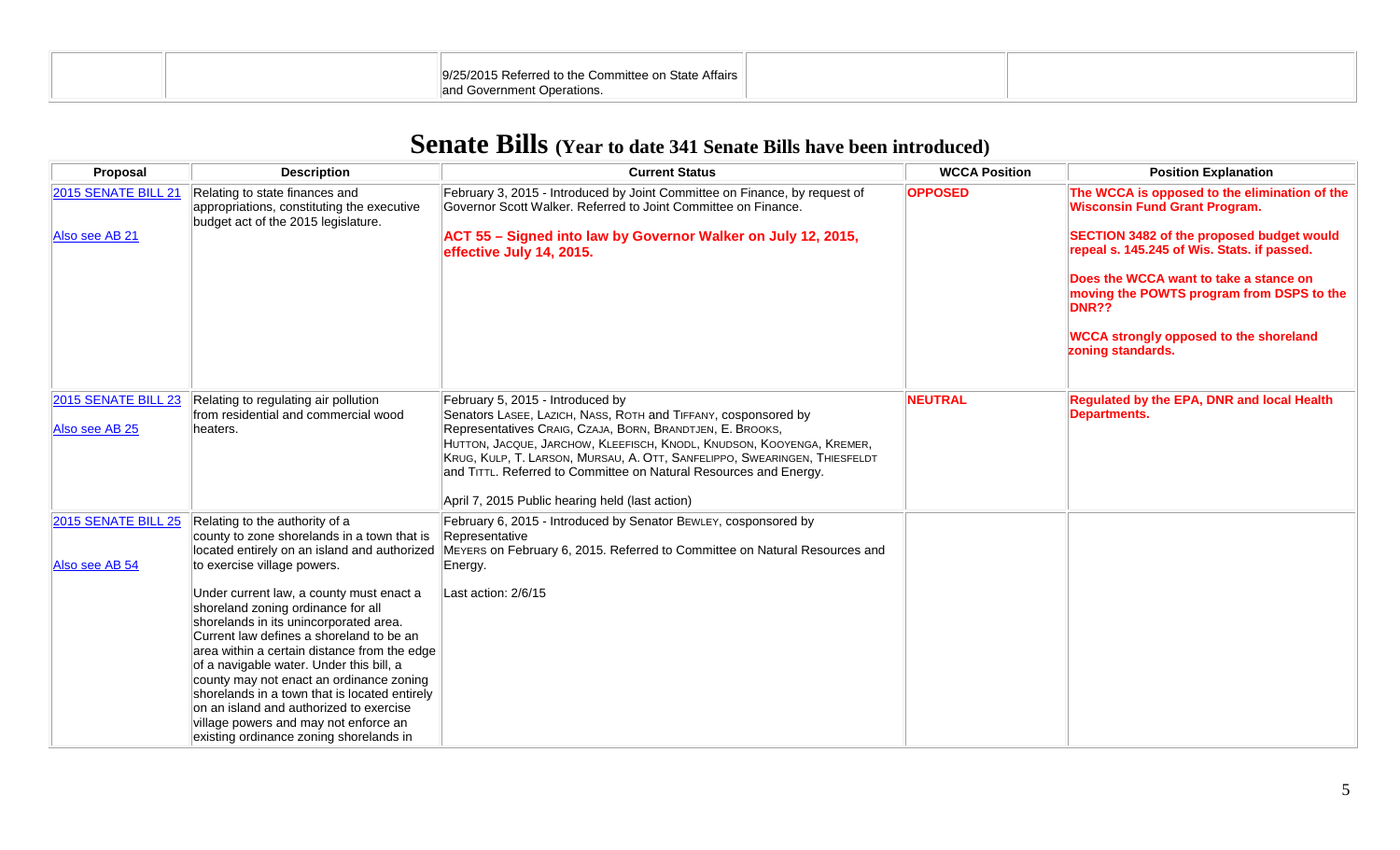|                                               | such a town.                                                                                                                                                                                                                                                                                                                                                                                                                                                                                                                                                                                                                                                                                                  |                                                                                                                                                                                                                                                                                                                                                                                                                                                                                       |  |
|-----------------------------------------------|---------------------------------------------------------------------------------------------------------------------------------------------------------------------------------------------------------------------------------------------------------------------------------------------------------------------------------------------------------------------------------------------------------------------------------------------------------------------------------------------------------------------------------------------------------------------------------------------------------------------------------------------------------------------------------------------------------------|---------------------------------------------------------------------------------------------------------------------------------------------------------------------------------------------------------------------------------------------------------------------------------------------------------------------------------------------------------------------------------------------------------------------------------------------------------------------------------------|--|
| <b>2015 SENATE BILL 50</b><br>Also see AB 131 | Relating to: industrial zoning requirements<br>in tax incremental districts, planning<br>commission notice for tax incremental<br>district amendments, obsolete references<br>relating to tax incremental districts,<br>allocation of tax increments, joint review<br>board review, and calculation of levy limits<br>following dissolution of a tax incremental<br>district.                                                                                                                                                                                                                                                                                                                                 | February 27, 2015 - Introduced by Joint Legislative Council. Referred to<br>Committee on Economic Development and Commerce.<br>May 6, 2015 Senate 33-0<br>Last Action: 5/6/15                                                                                                                                                                                                                                                                                                         |  |
| 2015 SENATE BILL 72<br>Also see AB 105        | Relating to groundwater management,<br>approval of high capacity wells, and<br>granting rule-making authority.<br>This bill requires DNR to develop and adopt<br>a groundwater management plan for the<br>groundwater management area. The<br>groundwater management plan must be<br>designed to protect surface water and<br>groundwater and to ensure that by the<br>target date the area no longer qualifies as a<br>groundwater management area. The<br>groundwater management plan must<br>contain measurable goals, requirements for<br>reporting to DNR, water conservation<br>measures, and any other provision that<br>DNR determines is necessary to meet the<br>sustainable hydrologic conditions. | March 10, 2015 - Introduced by Senators Miller, Carpenter, Risser, Vinehout,<br>Erpenbach, C. Larson and Harris Dodd, cosponsored by Representatives<br>Mason, Hebl, Kolste, Hesselbein, Berceau, Considine, Brostoff, Sargent,<br>Sinicki, Meyers, Pope, Genrich, Milroy, Subeck, C. Taylor, Ohnstad,<br>Spreitzer, Wachs, Goyke, Stuck, Kahl and Bowen. Referred to Committee on<br>Natural Resources and Energy<br>March 27, 2015 Fiscal estimate received<br>Last action: 3/27/15 |  |
| 2015 SENATE BILL 87<br>Also see AB 111        | Relating to: inspection of certain<br>renovations of one-family and two-family<br>dwellings and requiring the exercise of rule-<br>making authority.                                                                                                                                                                                                                                                                                                                                                                                                                                                                                                                                                          | March 27, 2015 - Introduced by Senators ROTH, FARROW, NASS and LEMAHIEU,<br>cosponsored by Representatives KULP, ALLEN, JAGLER, EDMING, MURTHA, A.<br>OTT and TITTL. Referred to Committee on Insurance, Housing, and Trade.<br>May 13, 2015 Public hearing held<br>7/2/15 Available for Scheduling                                                                                                                                                                                   |  |
| 2015 SENATE BILL 94<br>Also see AB 121        | Relating to: standards for the construction<br>and inspection of camping units; for<br>installing, repairing, and maintaining<br>electrical wiring in camping units; and for<br>plumbing in camping units; providing an<br>exemption from emergency rule<br>procedures; and granting rule-making<br>authority                                                                                                                                                                                                                                                                                                                                                                                                 | March 27, 2015 - Introduced by Senators OLSEN, COWLES, HARSDORF, MARKLEIN,<br>TIFFANY and BEWLEY, cosponsored by Representatives RIPP, BALLWEG, BERNIER,<br>CZAJA, EDMING, HUTTON, JACQUE, KITCHENS, KLEEFISCH, KRUG, MURPHY,<br>MURSAU and THIESFELDT, Referred to Committee on Labor and Government<br>Reform.<br>May 1, 2015 Committee on Labor and Government Reform 5-0                                                                                                          |  |
|                                               |                                                                                                                                                                                                                                                                                                                                                                                                                                                                                                                                                                                                                                                                                                               | ACT 49, signed into law on 7/2/15                                                                                                                                                                                                                                                                                                                                                                                                                                                     |  |
|                                               | 2015 SENATE BILL 98 Relating to: disclosure of contracts for frac                                                                                                                                                                                                                                                                                                                                                                                                                                                                                                                                                                                                                                             | March 27, 2015 - Introduced by Senators VINEHOUT, CARPENTER, ERPENBACH,                                                                                                                                                                                                                                                                                                                                                                                                               |  |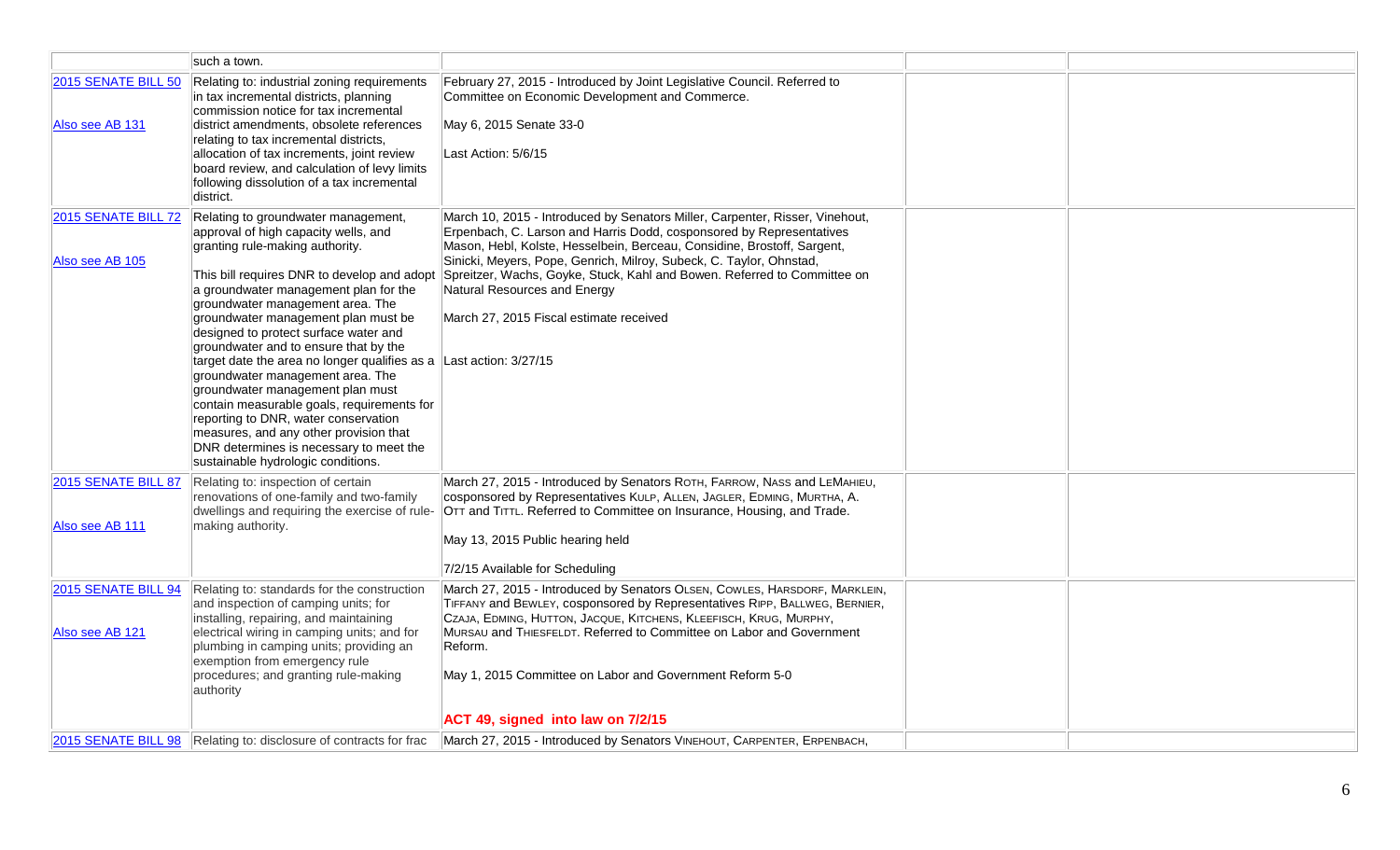| Also see AB 152                                   | sand mining on neighboring properties.                                                                                                                                                          | LASSA.<br>MILLER, RISSER and WIRCH, cosponsored by Representatives DANOU, BERCEAU,<br>BILLINGS, BOWEN, BROSTOFF, CONSIDINE, GOYKE, HEBL, KOLSTE, OHNSTAD, POPE,<br>SINICKI, SPREITZER, SUBECK, C. TAYLOR, WACHS and ZEPNICK. Referred to<br>Committee on Sporting Heritage, Mining, and Forestry.<br>April 15, 2015 Fiscal estimate received<br>Last Action 3/27/15                                                                                    |  |
|---------------------------------------------------|-------------------------------------------------------------------------------------------------------------------------------------------------------------------------------------------------|--------------------------------------------------------------------------------------------------------------------------------------------------------------------------------------------------------------------------------------------------------------------------------------------------------------------------------------------------------------------------------------------------------------------------------------------------------|--|
| 2015 SENATE BILL 99<br>Also see AB 149            | Relating to: county authority relating to<br>exploration for a type of industrial sand.                                                                                                         | March 27, 2015 - Introduced by Senators VINEHOUT, BEWLEY, CARPENTER,<br>ERPENBACH, LASSA, MILLER, RISSER and WIRCH, cosponsored by<br>Representatives DANOU, BERCEAU, BILLINGS, BOWEN, BROSTOFF, CONSIDINE,<br>GOYKE, HEBL, KOLSTE, OHNSTAD, POPE, SINICKI, SPREITZER, SUBECK, C. TAYLOR,<br>WACHS and ZEPNICK. Referred to Committee on Sporting Heritage, Mining,<br>and Forestry.<br>April 15, 2015 Fiscal estimate received<br>Last Action 4/15/15 |  |
| <b>2015 SENATE BILL</b><br>100<br>Also see AB 150 | Relating to: listing frac sand mining as a<br>conditional or prohibited use in certain types<br>of zoning ordinances.                                                                           | March 27, 2015 - Introduced by Senators VINEHOUT, BEWLEY, CARPENTER,<br>ERPENBACH, LASSA, MILLER, RISSER and WIRCH, cosponsored by<br>Representatives DANOU, BERCEAU, BILLINGS, BOWEN, BROSTOFF, CONSIDINE,<br>GOYKE, HEBL, KOLSTE, OHNSTAD, POPE, SINICKI, SPREITZER, SUBECK, C. TAYLOR,<br>WACHS and ZEPNICK. Referred to Committee on Sporting Heritage, Mining,<br>and Forestry.<br>April 15, 2015 Fiscal estimate received<br>Last Action 4/15/15 |  |
| 2015 SENATE BILL<br> 101<br>Also see AB 151       | Relating to: notice requirements for zoning<br>actions related to frac sand mining.                                                                                                             | March 27, 2015 - Introduced by Senators VINEHOUT, CARPENTER, ERPENBACH,<br>LASSA,<br>MILLER, RISSER and WIRCH, cosponsored by Representatives DANOU, BERCEAU,<br>BILLINGS, BOWEN, BROSTOFF, CONSIDINE, GOYKE, HEBL, KOLSTE, OHNSTAD, POPE,<br>SINICKI, SPREITZER, SUBECK, C. TAYLOR, WACHS and ZEPNICK. Referred to<br>Committee on Sporting Heritage, Mining, and Forestry.<br>April 15, 2015 Fiscal estimate received<br>Last Action 4/15/15         |  |
| 2015 SENATE BILL<br>104<br>Also see AB 154        | Relating to: the authority of a town and of a<br>county to zone shorelands in a town that is<br>located entirely on an island in Lake<br>Superior and authorized to exercise village<br>powers. | March 27, 2015 - Introduced by Senator BEWLEY, cosponsored by Representative<br>MEYERS. Referred to Committee on Elections and Local Government.<br>June 5, 2015 Committee on Elections and Local Government 5-0<br>Last Action 6/5/15                                                                                                                                                                                                                 |  |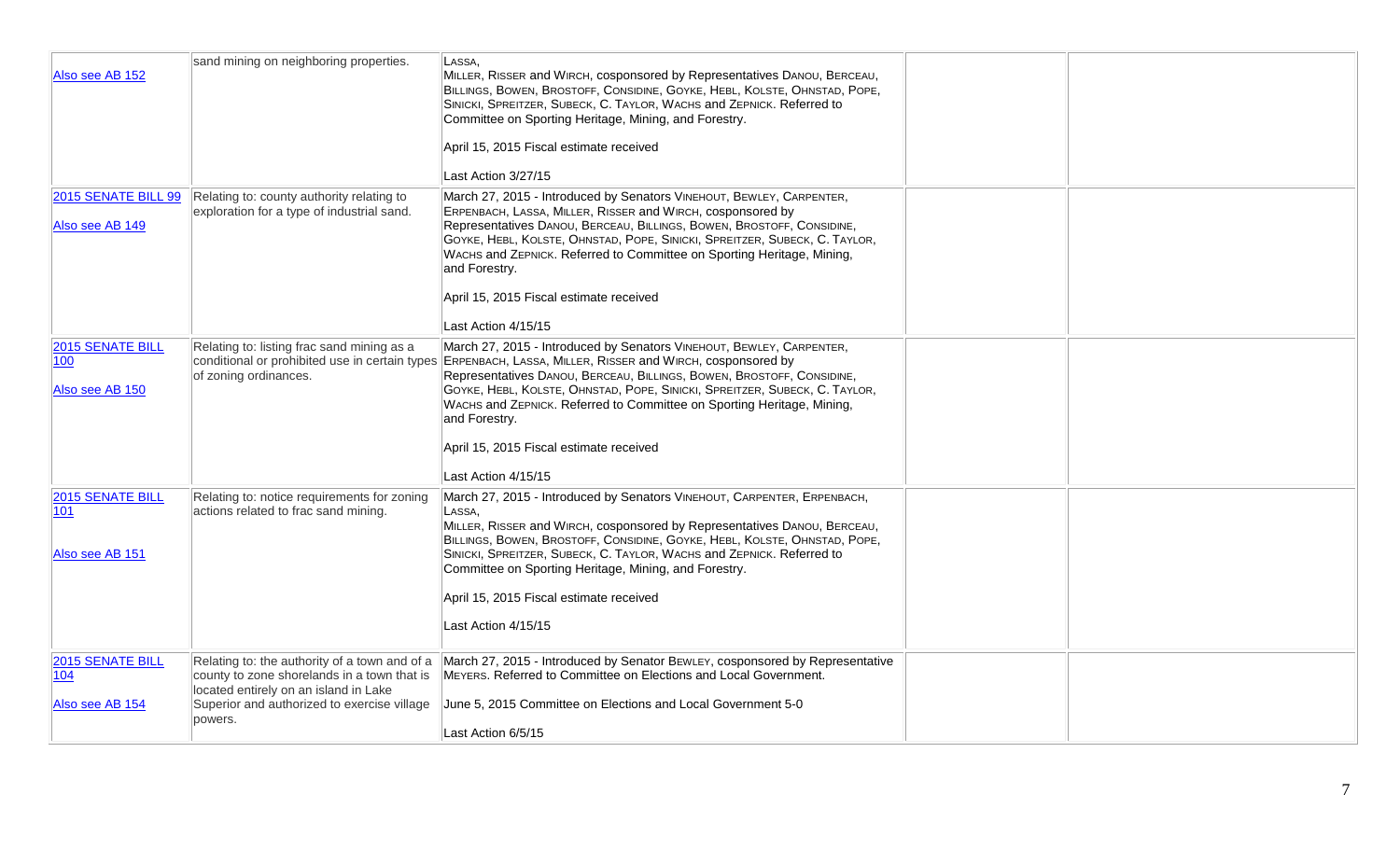|                                                                                          |                                                                                                                                                                                               | 9/16/15 Received from Senate                                                                                                                                                                                                                                                                                                                                                                                                                                                           |  |
|------------------------------------------------------------------------------------------|-----------------------------------------------------------------------------------------------------------------------------------------------------------------------------------------------|----------------------------------------------------------------------------------------------------------------------------------------------------------------------------------------------------------------------------------------------------------------------------------------------------------------------------------------------------------------------------------------------------------------------------------------------------------------------------------------|--|
| 2015 SENATE BILL<br>113<br>Also see AB 165<br>2015 Wisconsin Act<br>41. Published 7/2/15 | Relating to: town zoning ordinances<br>affecting shorelands.                                                                                                                                  | April 8, 2015 - Introduced by Senators GUDEX, RINGHAND, OLSEN, LASSA, COWLES,<br>VINEHOUT, LASEE, ROTH and WIRCH, cosponsored by Representatives JACQUE,<br>SPREITZER, BORN, JARCHOW, KAHL, E. BROOKS, TITTL, LOUDENBECK, RIPP,<br>KOLSTE, BILLINGS, MURPHY, KULP, ROHRKASTE, DOYLE, ALLEN, BERNIER, DANOU,<br>THIESFELDT, NOVAK, KRUG, MURTHA and MACCO. Referred to Committee on<br>Elections and Local Government.<br>June 5, 2015 Committee on Elections and Local Government, 5-0 |  |
| 2015 SENATE BILL<br>137<br>Also see AB 199                                               | Relating to: publication of certain legal<br>notices on an Internet site maintained by a<br>municipality.                                                                                     | 4/23/2015 - Introduced by Senators Marklein, Olsen, Bewley, Nass and Harsdorf;<br>cosponsored by Representatives Spiros, Bernier, Jarchow, Jacque, Kulp, Bowen,<br>Stuck, Kitchens, Horlacher, Tittl, Doyle, Knodl, T. Larson, Weatherston, Kerkman,<br>Ripp, Kremer, Murtha, Kapenga, Murphy and Quinn<br>10/2/15 Enrolled with the Senate                                                                                                                                            |  |
| 2015 SENATE BILL<br>239                                                                  | Relating to: replacement, reconstruction,<br>and transfer of an approved high capacity<br>well.                                                                                               | 8/26/2015 - Introduced by Senators Gudex, Marklein, Wanggaard and Moulton;<br>cosponsored by Representatives Nerison, T. Larson, Tittl, Vorpagel, Quinn,<br>Ballweg, R. Brooks, Bernier, Spiros, Macco, Kremer, Jacque, Thiesfeldt, Murtha<br>and Jarchow<br>10/7/2015 Public hearing held                                                                                                                                                                                             |  |
| 2015 SENATE BILL<br>266<br>Also see AB 371                                               | Relating to: comprehensive planning and<br>making an appropriation.                                                                                                                           | 9/29/2015 - Introduced by Senators Moulton, Lasee, Marklein, Stroebel and<br>Wanggaard; cosponsored by Representatives Kulp, Craig, Horlacher, Hutton, T.<br>Larson, Sanfelippo, Schraa, Thiesfeldt and Quinn<br>9/29/2015 Read first time and referred to Committee on Government Operations<br>and Consumer Protection                                                                                                                                                               |  |
| 2015 SENATE BILL<br>291                                                                  | Relating to: approvals for high capacity<br>wells, designation of sensitive resource<br>areas, providing exemptions from<br>emergency rule procedures, and granting<br>rule-making authority. | 10/8/2015 Introduced by Senators Cowles, Olsen and Petrowski;<br>cosponsored by Representative Krug<br>10/13/2015 Public hearing held                                                                                                                                                                                                                                                                                                                                                  |  |
| 2015 SENATE BILL<br>307                                                                  | Relating to: standards and ordinances<br>regulating shoreland zoning.                                                                                                                         | 10/9/2015 - Introduced by Senators Bewley, Miller, Vinehout, Lassa, Risser,<br>Ringhand, Erpenbach, Wirch and C. Larson;<br>cosponsored by Representatives Hebl, Meyers, Milroy, C. Taylor, Shankland,<br>Subeck, Hesselbein, Riemer, Sinicki, Mason, Sargent, Spreitzer, Pope, Considine,<br>Goyke, Ohnstad, Zamarripa, Berceau, Stuck, Kolste and Kahl<br>10/9/2015 Read first time and referred to Committee on Natural Resources and<br>Energy                                     |  |
| 2015 SENATE BILL<br>313                                                                  | Relating to: the method used by a county<br>clerk to notify town clerks of certain county                                                                                                     | 10/14/2015 Introduced by Senators Olsen, Lassa and Erpenbach;<br>cosponsored by Representatives Krug, Kitchens, Kahl, R. Brooks, Mursau, T.                                                                                                                                                                                                                                                                                                                                            |  |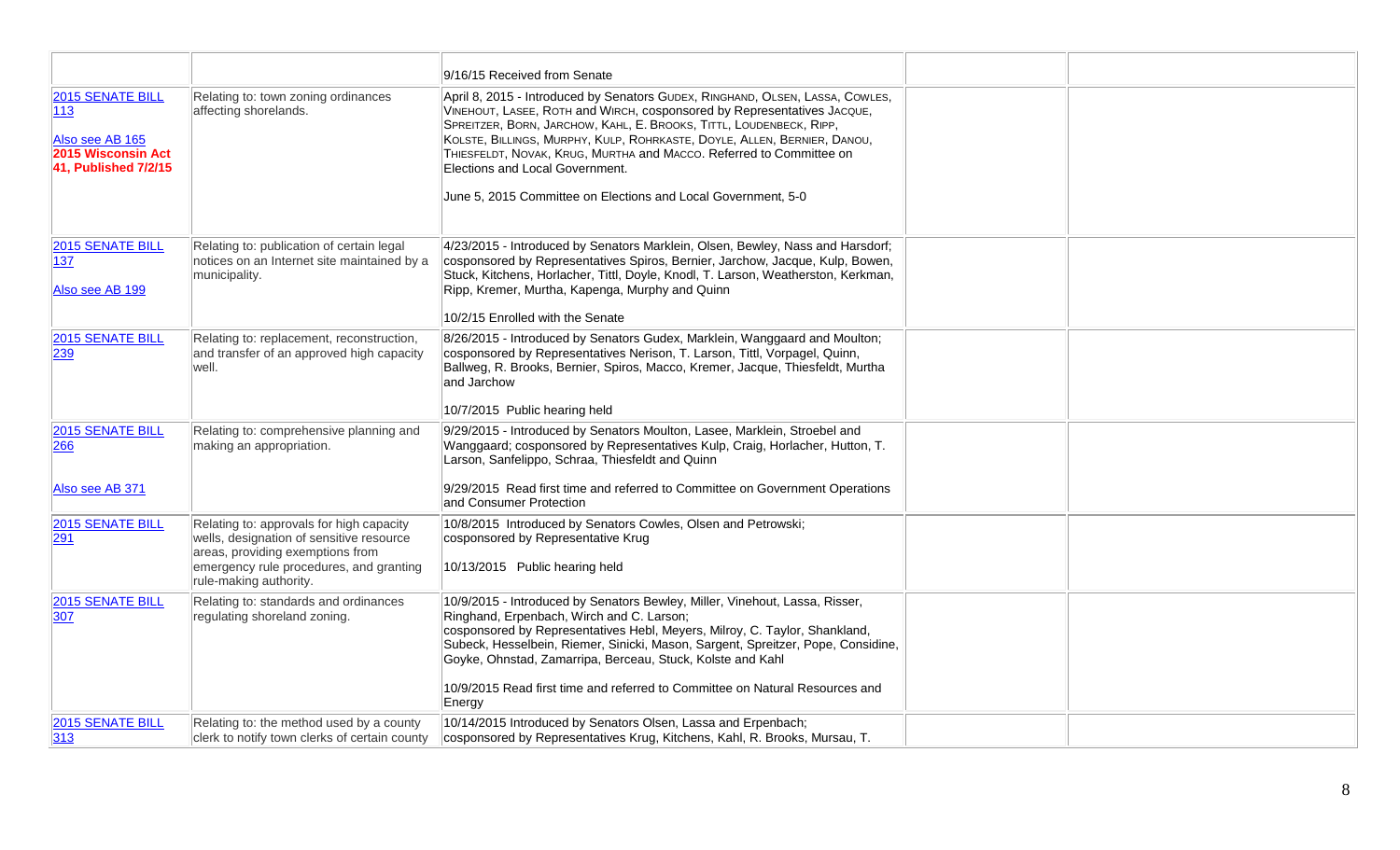| zoning actions. | Larson, Sanfelippo, Petersen, Knodl, Meyers, Jarchow, Allen and Quinn                     |  |
|-----------------|-------------------------------------------------------------------------------------------|--|
|                 | 10/14/2015 Read first time and referred to Committee on Elections and Local<br>Government |  |
|                 |                                                                                           |  |

# **Legislative Reference Bureau LRB (Proposed Bills)**

| Proposal                         | <b>Description</b>                                                                                  | <b>Current Status</b>                                                                                                                                 | <b>WCCA Position</b> | <b>Position Explanation</b> |
|----------------------------------|-----------------------------------------------------------------------------------------------------|-------------------------------------------------------------------------------------------------------------------------------------------------------|----------------------|-----------------------------|
| <b>LRB-2555/1</b><br><b>MEMO</b> | Comprehensive Planning - Smart Growth Repeal                                                        | Sponsors Senator Moulton and Representative Kulp seeking co-sponsorship. Deadline:<br>September 18, 2015                                              |                      | <b>ISB 266 and AB 371</b>   |
| <b>LRB-2983/1</b><br><b>MEMO</b> | Shoreland Zoning – Repair bill, standards and ordinances regulating $\parallel$<br>shoreland zoning | Sponsors Sen. Janet Bewley Sen. Mark Miller Rep. Gary Hebl Rep. Beth Meyers Rep. Nick<br>Milroy seeking co-sponsorship. Deadline: September, 17, 2015 |                      | <b>SB 307</b>               |

### **Assembly/Senate Joint Resolutions**

|  |  | Position Explanation |
|--|--|----------------------|
|  |  |                      |

#### **Clearinghouse Rules**

| <b>Proposal</b> | <b>Description</b> | <b>Current Status</b> | <b>WCCA Position</b> | <b>Position Explanation</b> |
|-----------------|--------------------|-----------------------|----------------------|-----------------------------|
|                 |                    |                       |                      |                             |
|                 |                    |                       |                      |                             |
|                 |                    |                       |                      |                             |
|                 |                    |                       |                      |                             |
|                 |                    |                       |                      |                             |
|                 |                    |                       |                      |                             |

#### **Recent Court Decisions**

| $\parallel$ Appeal # | <b>Issue</b> | / Court<br>∣Date / |
|----------------------|--------------|--------------------|
|                      |              |                    |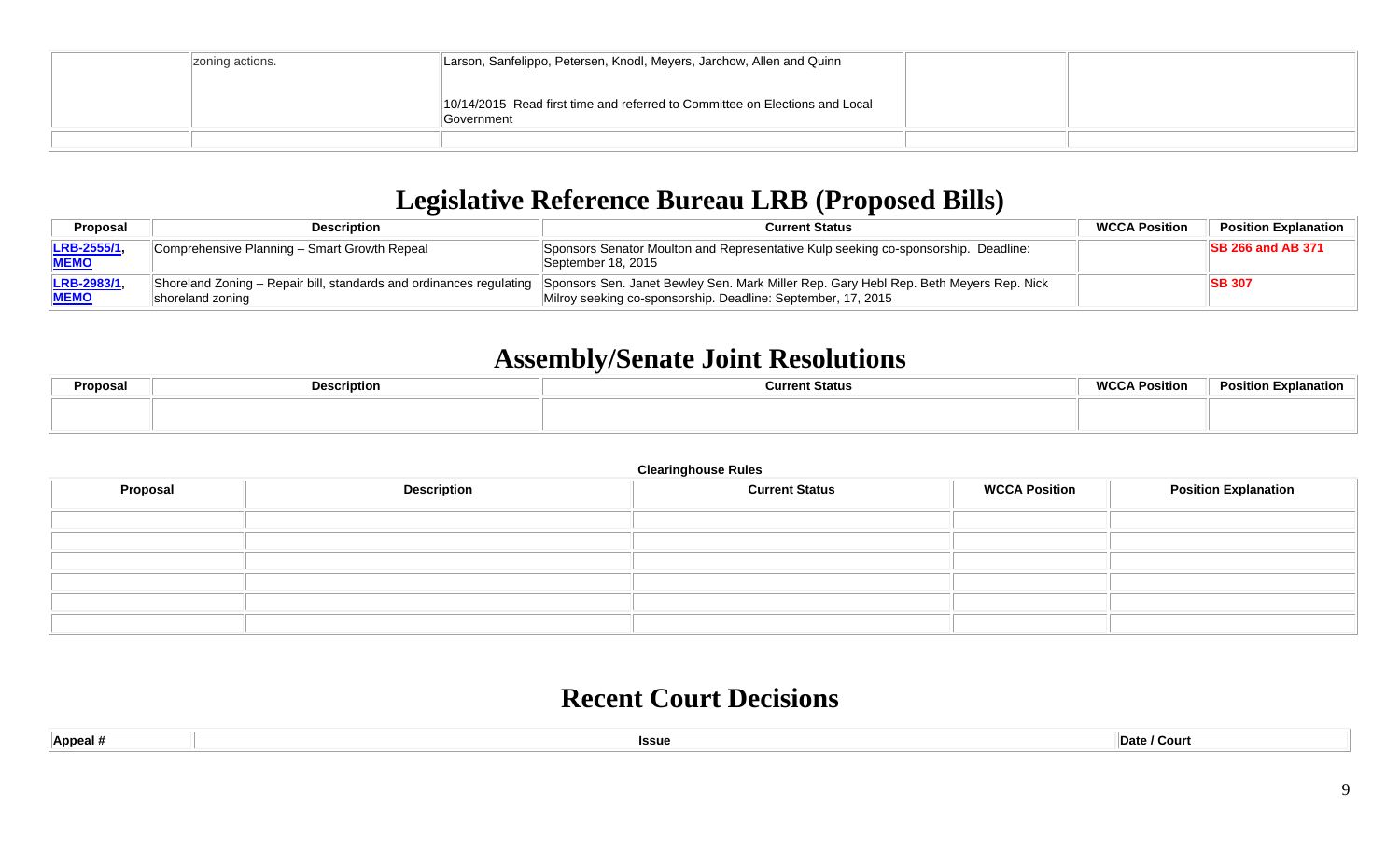| Heef Realty and<br>Investments, LLP v.<br>City of Cedarburg<br><b>Board of Appeals</b>                               | <b>Regulation of Short-term rentals</b><br>In Heef Realty and Investments, LLP v. City of Cedarburg Board of Appeals, the Wisconsin Court of Appeals addressed the question of whether short-<br>--term rental is a permitted use for property in a single---family residential district under the City of Cedarburg's zoning ordinance. The owners of two homes<br>initiated the lawsuit after the City's Board of Appeals decided that the City's zoning ordinance did not permit the short---term rental of homes in a single---family<br>district. The circuit court disagreed with the Board's interpretation of the City's zoning ordinance and reversed the decision of the Board. The Court of Appeals<br>affirmed the order of the circuit court.<br>In their argument before the Court, the homeowners pointed out that the City's zoning ordinance allowed long---term rentals and that there was no definition<br>of the minimum time period allowed. The city's building inspector also testified that second homes and vacation homes are permitted uses within residential zones.<br>The City's zoning ordinance listed "single---family dwellings" as a permitted use in the single---family residential district. The ordinance defined "dwelling" as "[a]ny<br>building or portion thereof designed or used exclusively as a residence and having cooking facilities, but not including boarding or lodging houses, motels, hotels,<br>tents, cabins, or mobile homes." | The Court of Appeals noted that the<br>language of the City's ordinance is about<br>the use of property, not the duration of<br>that use. The Court stated this case was<br>about whether a zoning board can<br>arbitrarily impose time/occupancy<br>restrictions in a residential zone<br>where there are none adopted by<br>the City. Here the Court found the<br>Board lacked that authority given that<br>the concept of "residential" did not<br>distinguish between short---term and<br>long---term occupancy. According to the<br>Court, "[i]f the City is going to draw a<br>line requiring a certain time period<br>of occupancy in order for property to<br>be considered a dwelling or residence,<br>then it needs to do so by enacting clear<br>and unambiguous law." |
|----------------------------------------------------------------------------------------------------------------------|-------------------------------------------------------------------------------------------------------------------------------------------------------------------------------------------------------------------------------------------------------------------------------------------------------------------------------------------------------------------------------------------------------------------------------------------------------------------------------------------------------------------------------------------------------------------------------------------------------------------------------------------------------------------------------------------------------------------------------------------------------------------------------------------------------------------------------------------------------------------------------------------------------------------------------------------------------------------------------------------------------------------------------------------------------------------------------------------------------------------------------------------------------------------------------------------------------------------------------------------------------------------------------------------------------------------------------------------------------------------------------------------------------------------------------------------------------------------------------------------|-----------------------------------------------------------------------------------------------------------------------------------------------------------------------------------------------------------------------------------------------------------------------------------------------------------------------------------------------------------------------------------------------------------------------------------------------------------------------------------------------------------------------------------------------------------------------------------------------------------------------------------------------------------------------------------------------------------------------------------------------------------------------------------|
|                                                                                                                      |                                                                                                                                                                                                                                                                                                                                                                                                                                                                                                                                                                                                                                                                                                                                                                                                                                                                                                                                                                                                                                                                                                                                                                                                                                                                                                                                                                                                                                                                                           | The case is recommended for<br>publication in the official reports.                                                                                                                                                                                                                                                                                                                                                                                                                                                                                                                                                                                                                                                                                                               |
| <b>Oneida Seven</b><br>Generations<br>Corporation and Green<br>Bay Renewable Energy,<br>LLC, v. City of Green<br>Bay | Decision to Rescind Conditional Use Permit Not Based on Substantial Evidence<br>2015 WI 50, involved a challenge to the City of<br>Green Bay Common Council's decision to rescind a conditional use permit (CUP) issued to Oneida Seven Generations for a proposed waste to energy facility. The<br>Common Council initially voted to grant the permit but citizens concerned about the environmental impact of the facility subsequently convinced the Common Council<br>to rescind the CUP on the grounds that Oneida Seven Generations misrepresented the environmental impact of the facility. Following a review of the record, the<br>Wisconsin Supreme Court concluded that the City's decision to rescind the CUP was not based on substantial evidence. The Court's decision affirmed a similar<br>conclusion by the Wisconsin Court of Appeals reversing the City's decision to rescind the CUP.                                                                                                                                                                                                                                                                                                                                                                                                                                                                                                                                                                                |                                                                                                                                                                                                                                                                                                                                                                                                                                                                                                                                                                                                                                                                                                                                                                                   |
| Muellenberg v. State of<br><b>Wisconsin DOT</b>                                                                      | Court Had Discretionary Authority to Modify Easement<br>The Muellenbergs live north of Hudson and have an easement over adjacent parcels that provides access to the St. Croix River. They accessed the easement from<br>Highway 35 by using a neighboring driveway. The owners of the neighboring property had given them permission to use the driveway. As part of the new Stillwater<br>Bridge project, the Wisconsin Department of Transportation (DOT) planned to remove the driveway and create a new trail to allow access to the easement. The<br>Muellenbergs brought this lawsuit to stop the DOT from changing the access to the easement. The circuit court found that the new trail was comparable to the original<br>access to the easement. The circuit court then determined it had discretionary authority to modify the original easement to include the new trail. The Muellenbergs<br>then filed this appeal arguing the circuit court did not have the authority to modify the original easement. After reviewing applicable law, the Court of Appeals agreed<br>that the circuit court had the authority to modify the easement on the ground that the fulfillment of its original purpose was no longer possible. The Court of Appeals<br>also concluded that the circuit court had not erroneously exercised its discretion in modifying the easement.                                                                                                           | This case was recommended for<br>Publication in the official reports.                                                                                                                                                                                                                                                                                                                                                                                                                                                                                                                                                                                                                                                                                                             |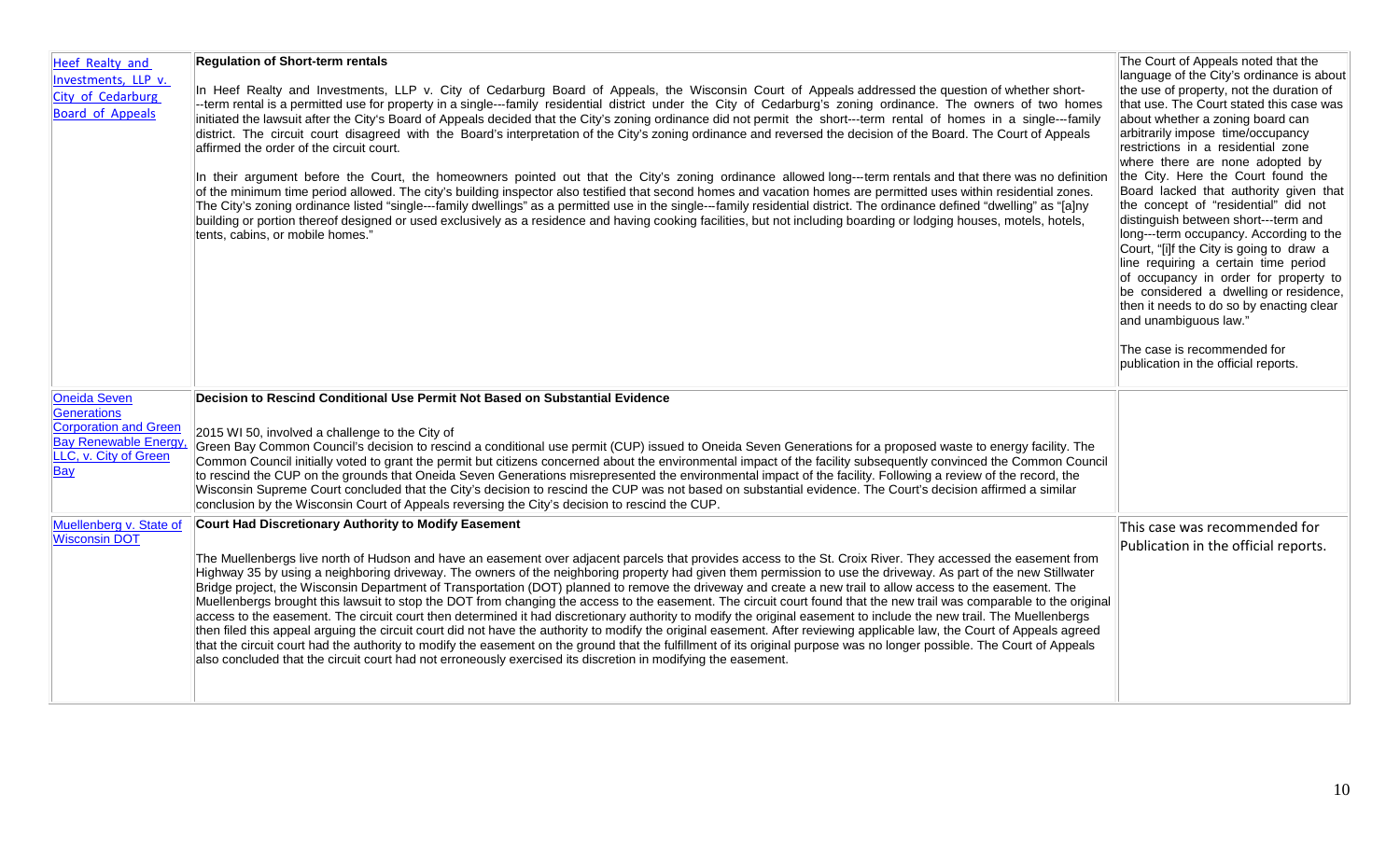| Vilas County v. Accola | Short term rentals<br>The Court of Appeals provided an interesting(?) example of what it means by "clear and unambiguous law" in the case Vilas County v. Accola. The Accola's<br>purchased a single family detached home on a lake in the Town of Presque Isle. Shortly after they purchased the property, the Accolas began advertising it for rent on<br>the internet for stays as short as two nights. The Town has                                                                                                                                                                                                                                                                                                                                                                                                                                                                   | The case is not recommended for<br>publication in the official reports. |
|------------------------|-------------------------------------------------------------------------------------------------------------------------------------------------------------------------------------------------------------------------------------------------------------------------------------------------------------------------------------------------------------------------------------------------------------------------------------------------------------------------------------------------------------------------------------------------------------------------------------------------------------------------------------------------------------------------------------------------------------------------------------------------------------------------------------------------------------------------------------------------------------------------------------------|-------------------------------------------------------------------------|
|                        | adopted County Zoning and the home is on a parcel zoned R-1 under the Vilas County Zoning Ordinance. The County later notified the Accolas that single-family<br>residences in the R-1 district could not be rented for periods of less than one month. The County argued that rental of single-family residences for a period of less<br>than a month could only occur in the R-L district and began an enforcement action to prevent the rental of the property.                                                                                                                                                                                                                                                                                                                                                                                                                        |                                                                         |
|                        | The Accolas argued that the County's ordinance did not unambiguously prohibit rental of single-family detached units in the R-1 district for periods of less than one<br>month. Citing the Heef case, the Wisconsin Court of Appeals agreed that if the Court only looked at the R-1 district, the ordinance did not unambiguously prohibit the<br>short-term rental of single-family dwelling units. The Court, however, said that the R-1 district must be read in context with the RL district. The Court notes that<br>although the RL district does not distinguish between short-term and long-term rentals, the Court agreed with the County's interpretation that the phrase "rental of<br>residential dwelling unit" must be read in context with the definition of transient lodging in the purpose statement of the RL district which contains a one month time<br>limitation. |                                                                         |
|                        | In holding that the Zoning Ordinance "unambiguously prohibits short-term rentals of single-family detached units in the R-1 district" of the County's general zoning<br>ordinance, the Court notes that all permitted uses in the R-1 district are also permitted uses in the RL district. The Court then concludes that when the ordinance<br>"states that rental of residential dwelling units is permitted in the RL district, it actually means that rental of single-family detached dwelling units is permitted in the RL<br>district." Considering the language of the R-1 district with the RL district "leads to the inescapable conclusion that the rental of single-family detached dwelling units<br>for periods of less than one month is not a permitted use in the R-1 district."                                                                                          |                                                                         |
|                        |                                                                                                                                                                                                                                                                                                                                                                                                                                                                                                                                                                                                                                                                                                                                                                                                                                                                                           |                                                                         |
|                        |                                                                                                                                                                                                                                                                                                                                                                                                                                                                                                                                                                                                                                                                                                                                                                                                                                                                                           |                                                                         |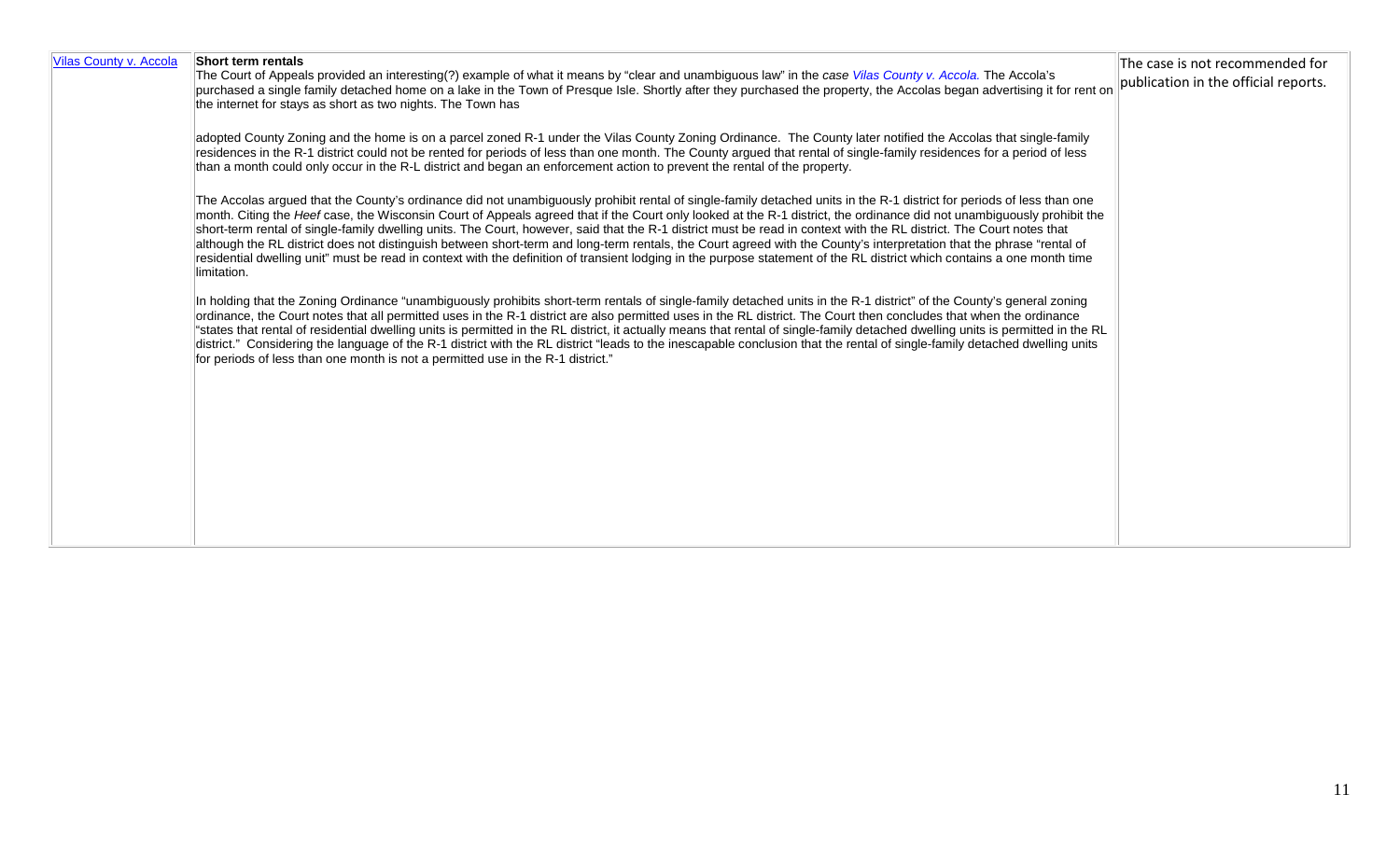| <b>Wisconsin Realtors</b> | Housing Impact Report Not Required For State Wind Energy Rules                                                                                       |  |
|---------------------------|------------------------------------------------------------------------------------------------------------------------------------------------------|--|
| Assoc. v. Public          |                                                                                                                                                      |  |
| <b>Service Commission</b> | In Wisconsin Realtors Assoc. v. Public Service Commission of Wisconsin, 2015 WI 63, the Wisconsin Supreme Court held that housing impact report      |  |
| of Wisconsin              | was not required as a matter of law when the Public Service Commission (PSC) developed the wind facility siting rules in 2012.                       |  |
|                           | The Wisconsin Administrative Procedures Act requires that if any rule proposed by a state agency (including the PSC) "directly or substantially      |  |
|                           | affects the development, construction, cost, or availability of housing in this state," then the Department of Commerce [now the Department of       |  |
|                           | Administration] shall prepare a "housing impact report" before that rule is submitted to the Legislative Council staff. Wis. Stat. § 227.115(2).     |  |
|                           | The Wisconsin Realtors Association initiated this lawsuit arguing that the wind energy rules, Wis. Admin. Code ch. PSC 128, titled "Wind Energy      |  |
|                           | Systems," were invalid because the PSC failed to prepare a housing impact report during the promulgation of the rules.                               |  |
|                           | In a decision written by Justice Abrahamson, the Wisconsin Supreme Court concluded that the texts of the governing statutes and the wind energy      |  |
|                           | rules did not demonstrate as a matter of law that the rules directly or substantially affect the development, construction, cost, or availability of |  |
|                           | housing in Wisconsin. Chief Justice Roggensack and Justice Ziegler dissented in the case.                                                            |  |
|                           |                                                                                                                                                      |  |
|                           |                                                                                                                                                      |  |
|                           |                                                                                                                                                      |  |
|                           |                                                                                                                                                      |  |
|                           |                                                                                                                                                      |  |
|                           |                                                                                                                                                      |  |
|                           |                                                                                                                                                      |  |
|                           |                                                                                                                                                      |  |
|                           |                                                                                                                                                      |  |
|                           |                                                                                                                                                      |  |
|                           |                                                                                                                                                      |  |
|                           |                                                                                                                                                      |  |
|                           |                                                                                                                                                      |  |
|                           |                                                                                                                                                      |  |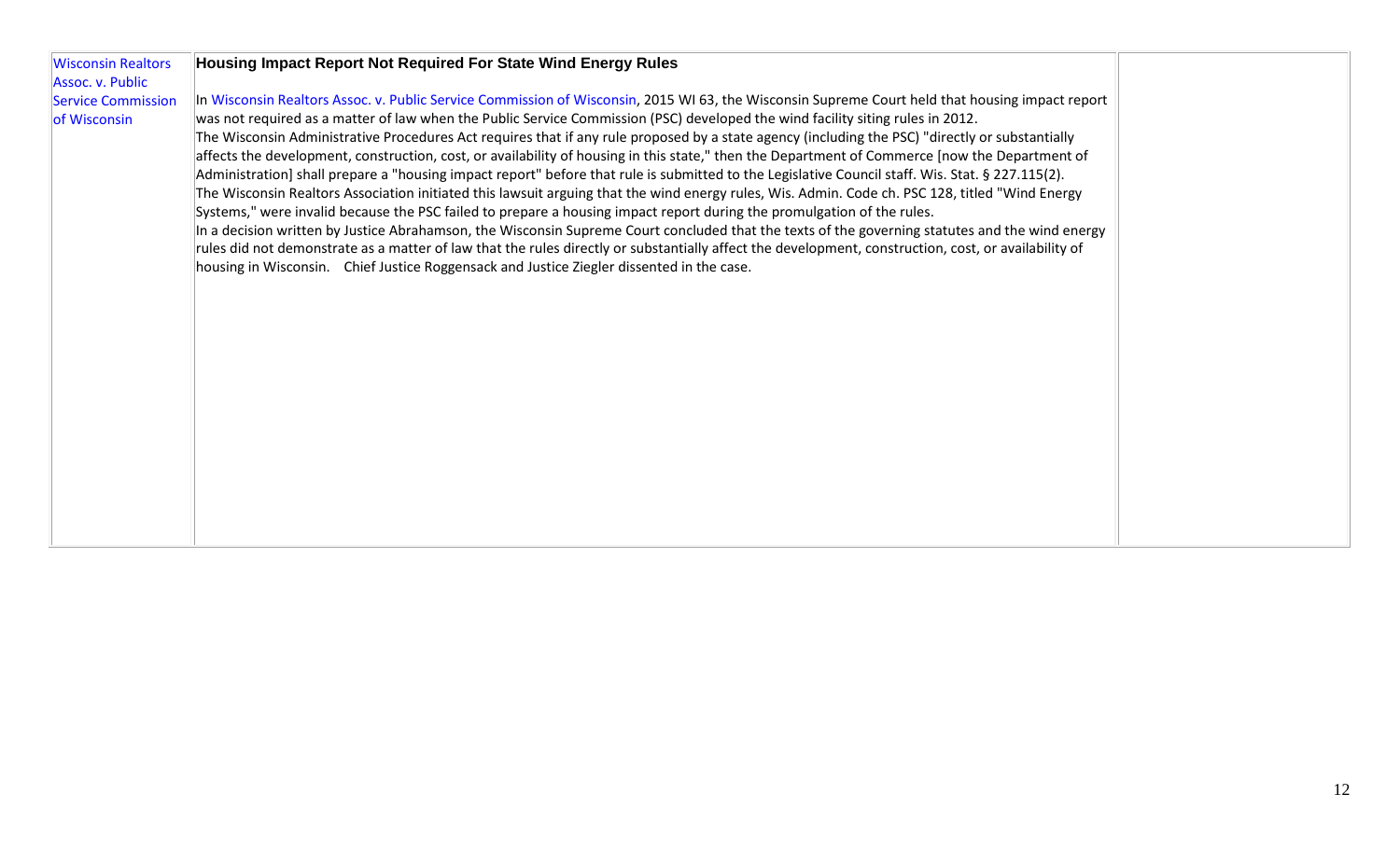| The Journal Times v.<br><b>City of Racine Board</b> | Attorney Fees Not Allowed in Public Records Case                                                                                                                                                                                                                                                                                                                                                      |  |
|-----------------------------------------------------|-------------------------------------------------------------------------------------------------------------------------------------------------------------------------------------------------------------------------------------------------------------------------------------------------------------------------------------------------------------------------------------------------------|--|
| of Police and Fire<br><b>Commissioners</b>          | The Journal Times v. City of Racine Board of Police and Fire Commissioners, 2015 WI 56, involved an action by the Journal Times to recover<br>reasonable attorney fees related to the newspaper's efforts to collect information related to a meeting held in closed session by the Commission.                                                                                                       |  |
|                                                     | The Commission initially denied the records requests but later provided the requested information. At the time of the request and at the time that<br>the information was provided, no record existed that could have been responsive to the request. The Wisconsin Supreme Court concluded the<br>newspaper had not prevailed in "substantial part" and was therefore not entitled to attorney fees. |  |
|                                                     |                                                                                                                                                                                                                                                                                                                                                                                                       |  |
|                                                     |                                                                                                                                                                                                                                                                                                                                                                                                       |  |
|                                                     |                                                                                                                                                                                                                                                                                                                                                                                                       |  |
|                                                     |                                                                                                                                                                                                                                                                                                                                                                                                       |  |
|                                                     |                                                                                                                                                                                                                                                                                                                                                                                                       |  |
|                                                     |                                                                                                                                                                                                                                                                                                                                                                                                       |  |
|                                                     |                                                                                                                                                                                                                                                                                                                                                                                                       |  |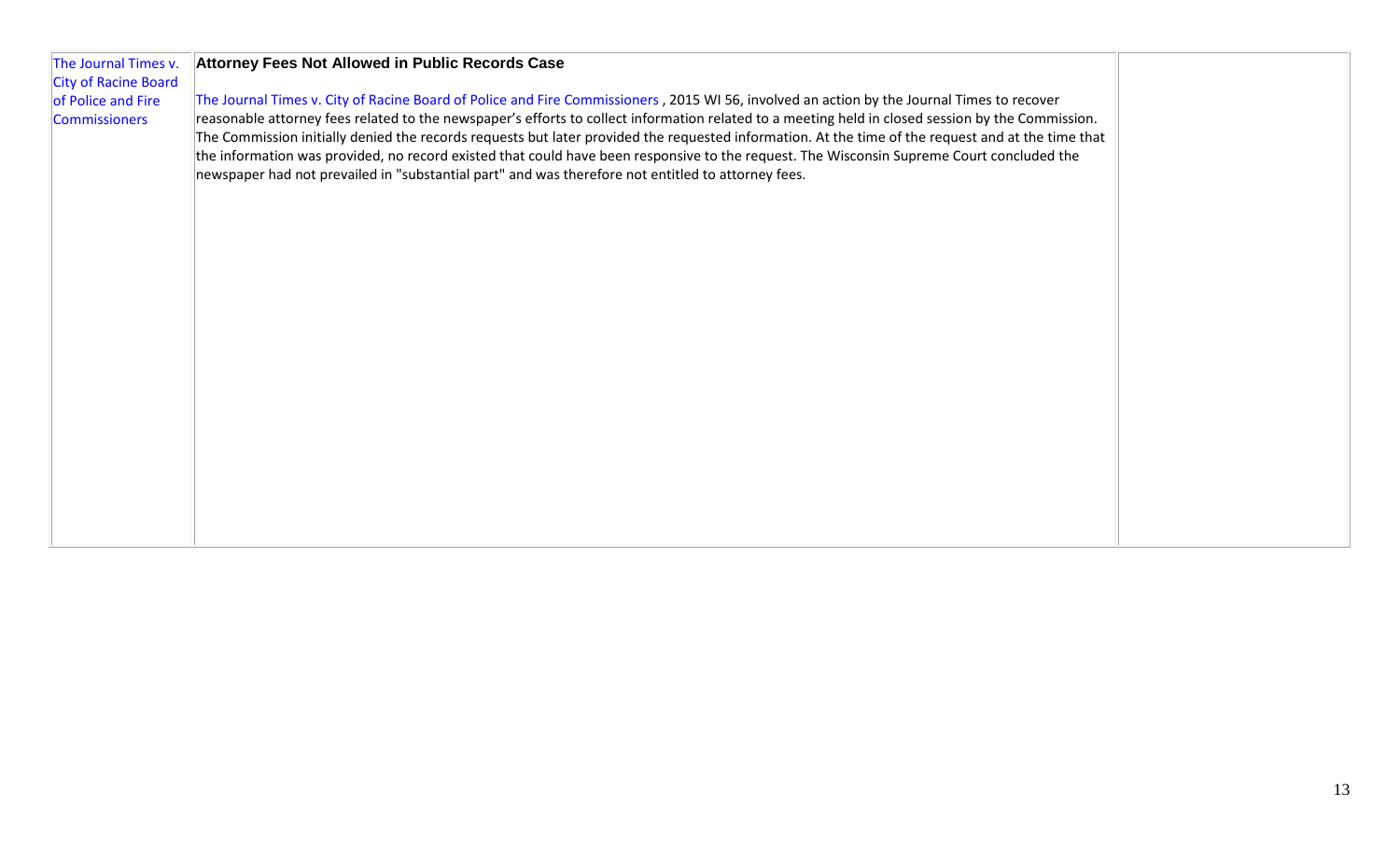| The Voice of                                         | Notes Are Not "Records" Under State's Public Records Law                                                                                                                                                                                                                                                                                                                                                                                                                                                                                                                                                                                                                                                                                  |  |
|------------------------------------------------------|-------------------------------------------------------------------------------------------------------------------------------------------------------------------------------------------------------------------------------------------------------------------------------------------------------------------------------------------------------------------------------------------------------------------------------------------------------------------------------------------------------------------------------------------------------------------------------------------------------------------------------------------------------------------------------------------------------------------------------------------|--|
| <b>Wisconsin Rapids, LLC</b>                         |                                                                                                                                                                                                                                                                                                                                                                                                                                                                                                                                                                                                                                                                                                                                           |  |
| v. Wisconsin Rapids<br><b>Public School District</b> | The Voice of Wisconsin Rapids, LLC v. Wisconsin Rapids Public School District, involved a request by the newspaper for access to records involving<br>the school district's investigation into allegations of impropriety surrounding a school athletic program. As part of the investigation, district<br>employees conducted interviews of people related to the program. The newspaper sought disclosure of the notes but the district refused to release<br>the notes. The newspaper then sued the district. The Wisconsin Court of Appeals held that the district did not need to produce the documents<br>because they fell within the exemption under the public records law for notes prepared for the originator's personal use. |  |
|                                                      | The case is recommended for publication in the official reports.                                                                                                                                                                                                                                                                                                                                                                                                                                                                                                                                                                                                                                                                          |  |
|                                                      |                                                                                                                                                                                                                                                                                                                                                                                                                                                                                                                                                                                                                                                                                                                                           |  |
|                                                      |                                                                                                                                                                                                                                                                                                                                                                                                                                                                                                                                                                                                                                                                                                                                           |  |
|                                                      |                                                                                                                                                                                                                                                                                                                                                                                                                                                                                                                                                                                                                                                                                                                                           |  |
|                                                      |                                                                                                                                                                                                                                                                                                                                                                                                                                                                                                                                                                                                                                                                                                                                           |  |
|                                                      |                                                                                                                                                                                                                                                                                                                                                                                                                                                                                                                                                                                                                                                                                                                                           |  |
|                                                      |                                                                                                                                                                                                                                                                                                                                                                                                                                                                                                                                                                                                                                                                                                                                           |  |
|                                                      |                                                                                                                                                                                                                                                                                                                                                                                                                                                                                                                                                                                                                                                                                                                                           |  |
|                                                      |                                                                                                                                                                                                                                                                                                                                                                                                                                                                                                                                                                                                                                                                                                                                           |  |